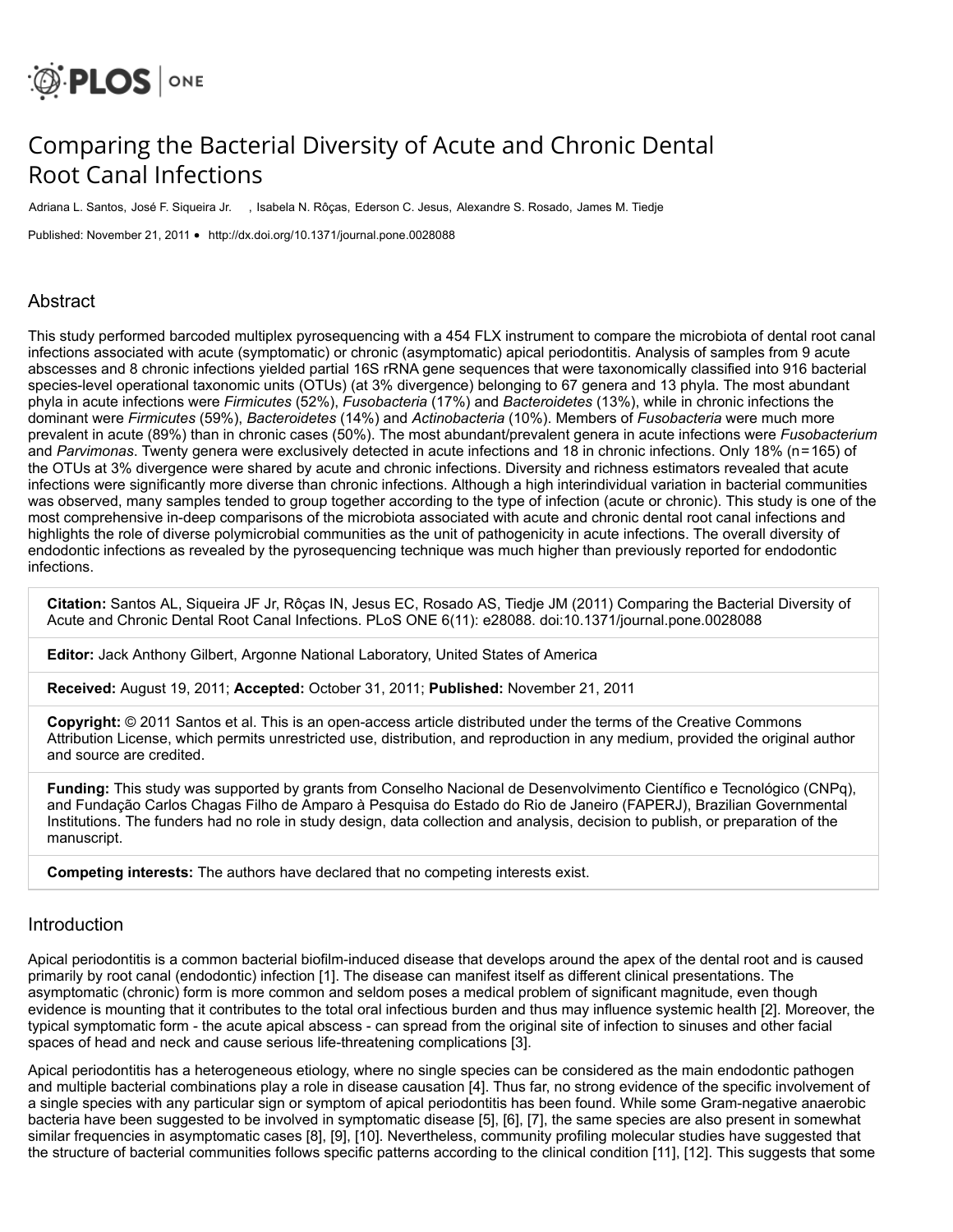bacterial community structures may predispose to acute infections instead of the presence of a specific group of species. However, these studies were based on cloning and Sanger sequencing [\[12\]](http://journals.plos.org/plosone/article?id=10.1371/journal.pone.0028088#pone.0028088-Sakamoto1), denaturing gradient gel electrophoresis [\[11\]](http://journals.plos.org/plosone/article?id=10.1371/journal.pone.0028088#pone.0028088-Siqueira5) and terminal restriction fragment length polymorphism [\[12\]](http://journals.plos.org/plosone/article?id=10.1371/journal.pone.0028088#pone.0028088-Sakamoto1) approaches, all of which are recognized to have the limitation of revealing only the most dominant community members.

Massively parallel DNA pyrosequencing techniques have become widely available over the last years and is now regarded as one of the leading sequencing technologies for 16S rRNA-based bacterial diversity analyses [\[13\]](http://journals.plos.org/plosone/article?id=10.1371/journal.pone.0028088#pone.0028088-Kunin1). The technology provides a large number of reads in a single run, resulting in unprecedented greater sampling depth. This allows for detection not only of the dominant community members, but also of the low-abundant microbial populations, the so called "rare biosphere" [\[13\],](http://journals.plos.org/plosone/article?id=10.1371/journal.pone.0028088#pone.0028088-Kunin1) [\[14\].](http://journals.plos.org/plosone/article?id=10.1371/journal.pone.0028088#pone.0028088-Sogin1)

Numerous recent studies have used pyrosequencing of 16S rRNA gene to profile the diversity of bacterial communities from diverse environments, including hydrothermal vents of a deep marine biosphere [\[14\],](http://journals.plos.org/plosone/article?id=10.1371/journal.pone.0028088#pone.0028088-Sogin1) [\[15\]](http://journals.plos.org/plosone/article?id=10.1371/journal.pone.0028088#pone.0028088-Huber1) and soil [\[16\],](http://journals.plos.org/plosone/article?id=10.1371/journal.pone.0028088#pone.0028088-Roesch1) [\[17\].](http://journals.plos.org/plosone/article?id=10.1371/journal.pone.0028088#pone.0028088-Teixeira1) This technology has also been applied to the analysis of the human microbiota associated with healthy or diseased sites [\[18\]](http://journals.plos.org/plosone/article?id=10.1371/journal.pone.0028088#pone.0028088-Koren1), [\[19\]](http://journals.plos.org/plosone/article?id=10.1371/journal.pone.0028088#pone.0028088-Sundquist1), [\[20\]](http://journals.plos.org/plosone/article?id=10.1371/journal.pone.0028088#pone.0028088-Wu1), [\[21\]](http://journals.plos.org/plosone/article?id=10.1371/journal.pone.0028088#pone.0028088-Dethlefsen1), [\[22\],](http://journals.plos.org/plosone/article?id=10.1371/journal.pone.0028088#pone.0028088-Dowd1) including the oral cavity [\[23\]](http://journals.plos.org/plosone/article?id=10.1371/journal.pone.0028088#pone.0028088-Lazarevic1), [\[24\],](http://journals.plos.org/plosone/article?id=10.1371/journal.pone.0028088#pone.0028088-Zaura1) [\[25\],](http://journals.plos.org/plosone/article?id=10.1371/journal.pone.0028088#pone.0028088-Nasidze1) [\[26\].](http://journals.plos.org/plosone/article?id=10.1371/journal.pone.0028088#pone.0028088-Keijser1) These studies disclosed a much larger breadth of bacterial diversity than previously anticipated. So far, only a couple of studies have used this technology to investigate dental root canal infections [\[27\],](http://journals.plos.org/plosone/article?id=10.1371/journal.pone.0028088#pone.0028088-Li1) [\[28\].](http://journals.plos.org/plosone/article?id=10.1371/journal.pone.0028088#pone.0028088-Siqueira6) However, one was an early study reporting on the ability of the method to unravel the microbiota of 7 infected cases exhibiting different clinical presentations [\[27\],](http://journals.plos.org/plosone/article?id=10.1371/journal.pone.0028088#pone.0028088-Li1) while the other investigated the apical root canal microbiota of teeth with chronic apical periodontitis [\[28\]](http://journals.plos.org/plosone/article?id=10.1371/journal.pone.0028088#pone.0028088-Siqueira6).

Deciphering the composition of the microbiota associated with any infectious disease is of utmost important for a better understanding of the disease pathogenesis and for the establishment of more effective therapeutic protocols. Therefore, the present study was undertaken to evaluate and compare the bacterial diversity of the microbiota associated with acute (abscesses) and chronic dental root canal infections by using a high-throughput multiplexed 16S rRNA gene barcoded pyrosequencing approach.

# **Results**

Of the pyrosequencing reads that passed the quality control, 13,905 were from acute root canal infections and 13,552 from chronic infections. The average length of the sequences was about 210 bp after trimming the primers.

Overall, 13 phyla were represented in endodontic infections [\(Figure 1](http://journals.plos.org/plosone/article?id=10.1371/journal.pone.0028088#pone-0028088-g001)). Of the major phyla, *Firmicutes* (52%), *Fusobacteria* (17%) and *Bacteroidetes* (13%) were the most abundant in acute infections, while *Firmicutes* (59%), *Bacteroidetes* (14%) and *Actinobacteria* (10%) were the most abundant in chronic infections ([Figure 1](http://journals.plos.org/plosone/article?id=10.1371/journal.pone.0028088#pone-0028088-g001)). Five of the detected phyla, namely *Firmicutes*, *Bacteroidetes*, *Fusobacteria*, *Actinobacteria* and *Proteobacteria*, collectively constituted more than 90% of the microbiome. Except for *Spirochaetes* (2.6%), each of the other phyla corresponded to less than 1% of the sequences. About 2% of the sequences could not be assigned to any bacterial phylum. In terms of prevalence, members of *Firmicutes* were found in all cases. *Fusobacteria* were much more prevalent in acute (8/9, 89%) than in chronic cases (4/8, 50%). *Bacteroidetes* occurred in 7/9 (78%) acute and 7/8 (87.5%) chronic cases, while representatives of *Actinobacteria* were present in 7/9 (78%) acute and 5/8 (62.5%) chronic cases.



**Figure 1. Relative abundance of the different bacterial phyla in acute and chronic dental root canal infections.**

*A*, overall data. *B,* data according to the clinical condition. Phylogenetic classification was based on Ribosomal Database Project Classifier analyses.

<http://dx.doi.org/10.1371/journal.pone.0028088.g001>

Overall, sequences were assigned to 67 different genera. Of these, acute and chronic infections were represented by 49 and 47 genera, respectively. The most abundant genera in acute cases were *Fusobacterium* (19%), *Parvimonas* (11%) and *Peptostreptococcus* (10%). *Fusobacterium* was also the most prevalent (8/9, 89%), followed by *Parvimonas, Dialister* and *Atopium* (all detected in 7/9 cases, 78%). Twenty genera were exclusively detected in acute infections, all of them in both low abundance and prevalence. Eleven genera were found in more than 50% of the acute cases [\(Figure 2\)](http://journals.plos.org/plosone/article?id=10.1371/journal.pone.0028088#pone-0028088-g002).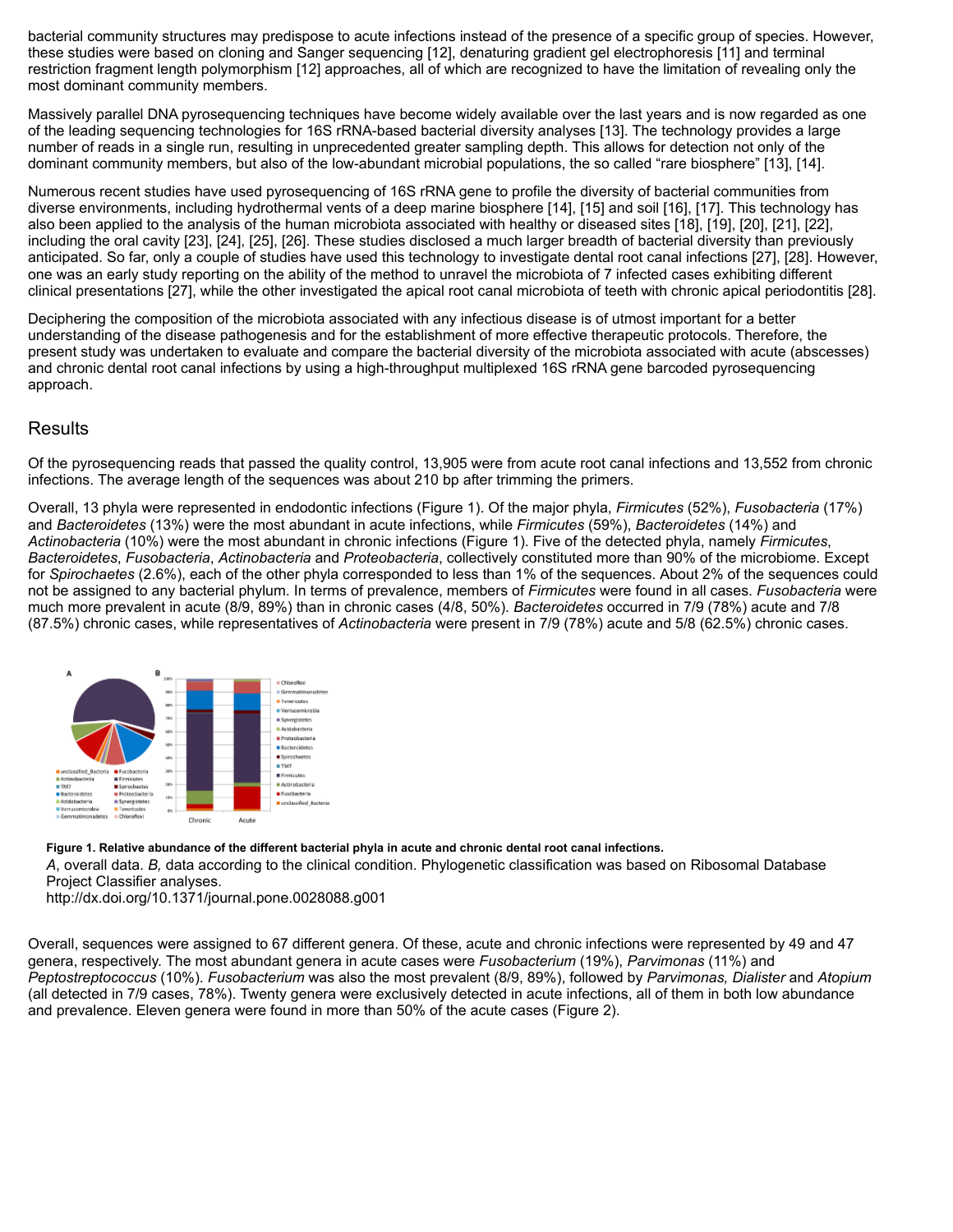



The most abundant genera in chronic cases were *Phocaeicola* (12.5%), *Eubacterium* (12%) and *Pseudoramibacter* (10%). *Eubacterium* and *Mogibacterium* were the most prevalent (both in 6/8, 75%), followed by *Pseudoramibacter* (5/8, 62.5%) and *Phocaeicola* (4/8, 50%). Eighteen genera were found exclusively in chronic infections, all of them in both low abundance and prevalence. Only 5 genera were found in more than 50% of the chronic cases ([Figure 2](http://journals.plos.org/plosone/article?id=10.1371/journal.pone.0028088#pone-0028088-g002)). About 3% of the sequences could not be classified at the genus level and were placed at the next highest possible resolution level.

For OTUs at 3% distance (species level), 916 different phylotypes were detected. Of these, 651 phylotypes were found in acute cases and 430 in chronic cases. The percentage of species-level taxa shared in acute and chronic groups was 18% (165 species) [\(Figure 3\)](http://journals.plos.org/plosone/article?id=10.1371/journal.pone.0028088#pone-0028088-g003). The mean number of OTUs at the 3% dissimilarity level present per acute case was 114 (range, 56 to 225) compared to 71 OTUs (range, 42 to 104) in chronic cases. Data regarding shared genera are available as supporting information [\(Figure S1\)](http://journals.plos.org/plosone/article?id=10.1371/journal.pone.0028088#pone.0028088.s001). [Table 1](http://journals.plos.org/plosone/article?id=10.1371/journal.pone.0028088#pone-0028088-t001) depicts data from diversity and richness estimate calculations. Calculation of Shannon estimator of diversity at 3% difference revealed that acute infections were significantly more diverse than chronic infections, with no overlap of the 95% CIs. Using the ACE nonparametric estimator of richness, it was possible to observe that there are a predicted 1,466 species-level OTUs in the acute cases and 1,031 in the chronic cases. Based upon Chao1, there is an average of 1,090 and 857 species-level OTUs in acute and chronic infections, respectively. The shapes of the rarefaction curves confirmed that acute infections are more diverse than chronic infections [\(Figure S2](http://journals.plos.org/plosone/article?id=10.1371/journal.pone.0028088#pone.0028088.s002)). Rarefaction curves also indicated that bacterial richness in acute and chronic infections is not yet completely revealed by the number of sequences analyzed. Although a high interindividual variation in bacterial communities was revealed by PcoA and cluster analyses, there was a trend for many samples to group together according to the type of infection (acute or chronic) [\(Figure 4](http://journals.plos.org/plosone/article?id=10.1371/journal.pone.0028088#pone-0028088-g004)).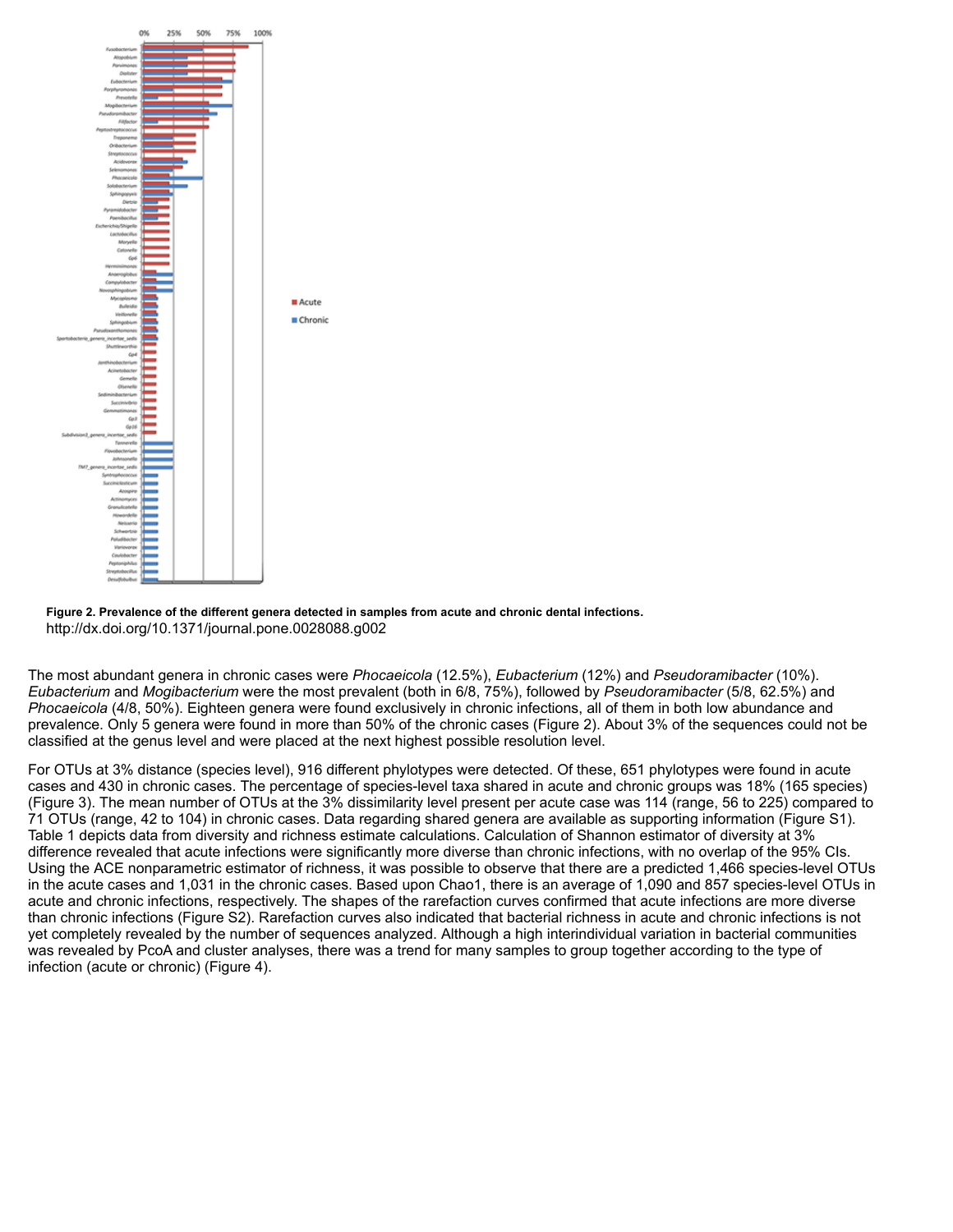

#### **Figure 3. Venn diagram for overlap between observed OTUs at 3% divergence in acute and chronic dental root canal infections.** The number of OTUs exclusively found in acute samples was 486 and in chronic samples was 265. The number of OTUs shared between acute and chronic infections was 165. Percentage of shared OTUs was 18%. Data are also represented by the phyla which the detected OTUs belong to. Data regarding genera are shown as supplementary material. <http://dx.doi.org/10.1371/journal.pone.0028088.g003>



**Figure 4. Cluster (A) and PCoA (B) analyses of acute (symptomatic) and chronic (asymptomatic) dental root canal infections.** Although a high interindividual variability can be observed, some samples tended to group together according to the type of infection.

<http://dx.doi.org/10.1371/journal.pone.0028088.g004>

|                                                                    | <b>Acuse</b>        | Cheanic            |
|--------------------------------------------------------------------|---------------------|--------------------|
| Total manitor of sequences.                                        | 15,805              | 13,552             |
| Test OTA at 5% difference ipholotuped                              | 676                 | 445                |
| Tend OTUs at 5% difference iphotonicani                            | 555                 | 382                |
| Shamon colorator at 3% difference (15% C)                          | 412 (409, 415)      | 195 (5.32, 5.97)   |
| Shamon extinator at Six difference (65% Ci)                        | 3.56 (1.65; 3.86)   | 3.65 (3.83) 3.804  |
| Chaol estimator of richness at 3% (95% C)                          | L080 (972) 1,253    | 837 (712) 1,072    |
| Chaoli estimator of richness at 5% BS% C1                          | 923 848-13654       | 600 (554) 6440     |
| ACC estimator of determining 2% (\$9% Ci-                          | 1,466 (1,342-1,613) | 1,031 (831: 1,165) |
| ACE estimator of scheen at 2% (89% Ci-                             | 121411-001: 1200    | 800 (710: 912)     |
| ESC (Cx = 1 - Black); No - unlease sequences(n - catal sequences). | 0.52                | 8,45               |

**Table 1. Sequencing data and diversity estimate calculations for bacterial taxa in acute and chronic dental root canal infections.** <http://dx.doi.org/10.1371/journal.pone.0028088.t001>

## **Discussion**

The present findings indicate that there is a significantly higher diversity of bacteria in acute dental infections (abscesses) when compared to asymptomatic chronic infections. This significantly increased diversity may be an important aspect of acute infections and the possibility exists that the microbiota present in these cases may contain harmful bacterial species contributing to the severity of symptoms. Also, as a highly diverse polymicrobial infection, incalculable synergistic interactions between multiple bacterial species are expected and can result in increased pathogenicity. Therefore, the ability of the community to cause disease is very likely to be related to collective pathogenicity and is coherent with the current trend to categorize the bacterial community as the unit of pathogenicity for many endogenous diseases [\[29\],](http://journals.plos.org/plosone/article?id=10.1371/journal.pone.0028088#pone.0028088-Siqueira7) [\[30\],](http://journals.plos.org/plosone/article?id=10.1371/journal.pone.0028088#pone.0028088-Kuramitsu1) [\[31\].](http://journals.plos.org/plosone/article?id=10.1371/journal.pone.0028088#pone.0028088-Costerton1)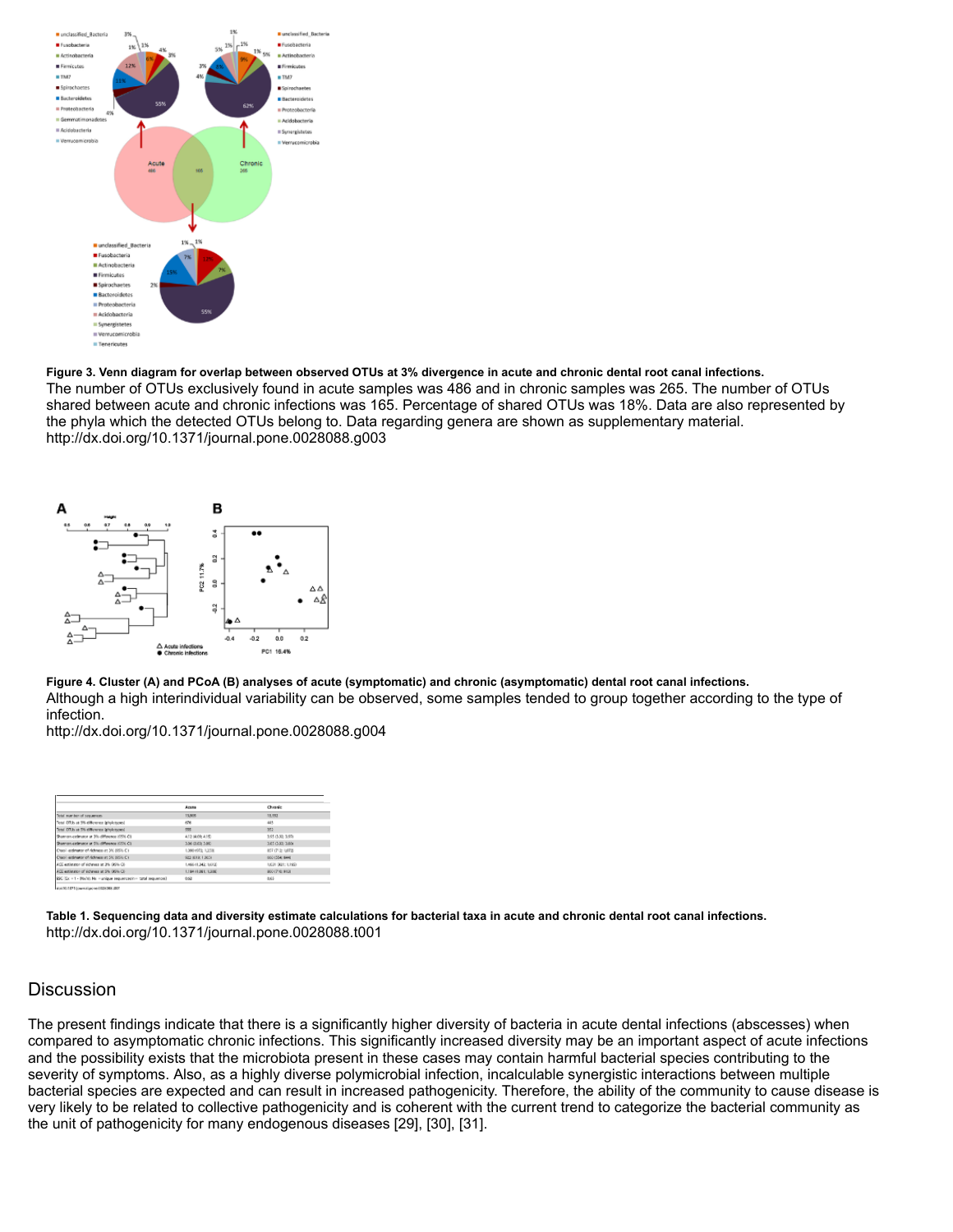A recurrent theme in endodontic microbiology research is the desire to find the major pathogen responsible for acute disease. This study failed to disclose a single specific taxon associated with acute infections. Actually, many bacterial taxa were either exclusive or much more prevalent/abundant in acute infections than in chronic cases. Most of these taxa were rather in low abundance and may have passed unnoticed in previous culture and molecular studies. The present results suggest that the composition of the bacterial community can be much more important to the development of acute symptoms than the mere presence of a potentially pathogenic species. It is also possible to speculate that those species found in higher prevalences or exclusively in acute cases play a decisive ecological role in determining the virulence of the consortium. Because none of these taxa were found in all cases, the possibility of functional redundancy in the pathogenic community is suspected.

Previous studies comparing acute and chronic infections have suggested that some species are more related to acute symptoms [\[5\],](http://journals.plos.org/plosone/article?id=10.1371/journal.pone.0028088#pone.0028088-Sundqvist1) [\[6\]](http://journals.plos.org/plosone/article?id=10.1371/journal.pone.0028088#pone.0028088-Gomes1), [\[7\],](http://journals.plos.org/plosone/article?id=10.1371/journal.pone.0028088#pone.0028088-Siqueira3) [\[32\],](http://journals.plos.org/plosone/article?id=10.1371/journal.pone.0028088#pone.0028088-Haapasalo1) more species are found per individual acute case than per chronic case [\[11\],](http://journals.plos.org/plosone/article?id=10.1371/journal.pone.0028088#pone.0028088-Siqueira5) [\[12\]](http://journals.plos.org/plosone/article?id=10.1371/journal.pone.0028088#pone.0028088-Sakamoto1), and some community profiles are more related to disease severity [\[11\],](http://journals.plos.org/plosone/article?id=10.1371/journal.pone.0028088#pone.0028088-Siqueira5) [\[12\].](http://journals.plos.org/plosone/article?id=10.1371/journal.pone.0028088#pone.0028088-Sakamoto1) Most of these findings were also evident and expanded in the present study using deepcoverage pyrosequencing. Taken together, these data reveal that acute infections have a more complex microbiota and interactions between the numerous community members may be critical for the development of symptoms.

A marked interindividual variability in the composition of the bacterial communities was observed. Each individual harbored a unique endodontic microbiota in terms of species richness and abundance. This is in agreement with previous molecular studies using community profiling techniques [\[11\],](http://journals.plos.org/plosone/article?id=10.1371/journal.pone.0028088#pone.0028088-Siqueira5) [\[33\],](http://journals.plos.org/plosone/article?id=10.1371/journal.pone.0028088#pone.0028088-Siqueira8) [\[34\]](http://journals.plos.org/plosone/article?id=10.1371/journal.pone.0028088#pone.0028088-MachadodeOliveira1). The fact that the composition of the microbiota differs consistently between individuals suffering from the same disease denotes a heterogeneous etiology for apical periodontitis, where multiple communities can lead to similar disease outcomes. Despite this interindividual variability, most samples showed a tendency to group together according to the presence of symptoms. This suggests that there may exist some patterns of community structures related to distinct clinical conditions.

Our overall findings revealed 67 genera belonging to 13 phyla in primary endodontic infections. A recent comprehensive compilation of findings from previous culture and molecular studies demonstrated that more than 460 bacterial species/phylotypes belonging to 100 genera and 9 phyla have been detected in the different types of endodontic infections [\[35\].](http://journals.plos.org/plosone/article?id=10.1371/journal.pone.0028088#pone.0028088-Siqueira9) The present findings strongly indicate that these numbers may have been grossly underestimated. Application of barcoded parallel pyrosequencing to the study of endodontic infections provided a view of the bacterial diversity associated with apical periodontitis at a much deeper level. This is in consonance with an early study of root canal infections using pyrosequencing [\[27\]](http://journals.plos.org/plosone/article?id=10.1371/journal.pone.0028088#pone.0028088-Li1). Nonetheless, irrespective of the depth of analysis, true diversity was still greater than that identified in this study, as revealed by diversity and richness estimators and rarefaction curves.

Of the 13 phyla represented in this study, *Verrucomicrobia* and *Gemmatimonadetes* had not been previously reported in endodontic infections. Of the major phyla, *Firmicutes* and *Bacteroidetes* were the most abundant and prevalent, which is in agreement with previous studies using culture methods or cloning and Sanger sequencing [\[12\]](http://journals.plos.org/plosone/article?id=10.1371/journal.pone.0028088#pone.0028088-Sakamoto1), [\[36\]](http://journals.plos.org/plosone/article?id=10.1371/journal.pone.0028088#pone.0028088-Sundqvist2), [\[37\]](http://journals.plos.org/plosone/article?id=10.1371/journal.pone.0028088#pone.0028088-Munson1). Noteworthy was the fact that members of the *Fusobacteria* phylum were much more adundant and prevalent in acute than in chronic infections. A species of this phylum – *Fusobacterium nucleatum* – has been frequently identified in acute endodontic infections [\[7\]](http://journals.plos.org/plosone/article?id=10.1371/journal.pone.0028088#pone.0028088-Siqueira3), [\[38\]](http://journals.plos.org/plosone/article?id=10.1371/journal.pone.0028088#pone.0028088-ChavezdePaz1), [\[39\],](http://journals.plos.org/plosone/article?id=10.1371/journal.pone.0028088#pone.0028088-Williams1) [\[40\].](http://journals.plos.org/plosone/article?id=10.1371/journal.pone.0028088#pone.0028088-Sundqvist3)

The vast majority of the species-level phylotypes occurred at very low levels. This confirms the great potential of pyrosequencing analysis to reveal the rare biosphere. At this stage, it is not possible to infer a role for these bacteria in the community. However, it is widely recognized in microbial ecology that even low-abundant members might serve as keystone species within complex communities [\[41\]](http://journals.plos.org/plosone/article?id=10.1371/journal.pone.0028088#pone.0028088-Sogin2), [\[42\].](http://journals.plos.org/plosone/article?id=10.1371/journal.pone.0028088#pone.0028088-Huse1) Low-abundant members may hold the potential to become dominant in response to shifts in environmental conditions [\[41\].](http://journals.plos.org/plosone/article?id=10.1371/journal.pone.0028088#pone.0028088-Sogin2) Finally, a consistent understanding of the ecology and pathogenicity of a microbial community requires the thorough knowledge of every component involved, including identification of species present at low levels in the environment [\[29\]](http://journals.plos.org/plosone/article?id=10.1371/journal.pone.0028088#pone.0028088-Siqueira7).

It has been shown that factors such as the number of sequences analyzed and the sample size can influence the species richness and the overall diversity [\[43\]](http://journals.plos.org/plosone/article?id=10.1371/journal.pone.0028088#pone.0028088-Schloss1), [\[44\]](http://journals.plos.org/plosone/article?id=10.1371/journal.pone.0028088#pone.0028088-RajilicStojanovic1). Therefore, one must assume that microbial community analyses based on the traditional cloning and Sanger sequencing are limited to identification of the most abundant taxa in a sample. The greatest advantage of the pyrosequencing approach over the traditional cloning and sequencing method is that a much larger number of 16S rRNA sequence reads can be obtained in a single run, providing a huge coverage depth. Moreover, the pyrosequencing approach also avoids the biases inherent to the cloning procedure. Nevertheless, the short length of reads generated by this high-throughput technology may represent a limitation in terms of bacterial taxonomy characterization. Even so, it has been shown that reads spanning particular variable regions of the 16S rRNA gene can still be highly informative and that despite the shorter read lengths, the pyrosequencing approach provides a description of the microbiome that is in good agreement with that provided by the cloning and Sanger sequencing approach [\[25\]](http://journals.plos.org/plosone/article?id=10.1371/journal.pone.0028088#pone.0028088-Nasidze1), [\[45\]](http://journals.plos.org/plosone/article?id=10.1371/journal.pone.0028088#pone.0028088-Huse2). In order to avoid overestimates when analyzing short sequence reads, we abided by the recommendations of Kunin et al. [\[13\]](http://journals.plos.org/plosone/article?id=10.1371/journal.pone.0028088#pone.0028088-Kunin1), who recommended a stringent quality-based trimming of the reads and a cut-off value for identification no greater than 97%. However, about 2% of bacterial taxa were unclassified, which can be considered as high at the phylum level. The possibility exists that this may be probably not due to unknown bacterial phyla, but to sequencing errors, short sequencing reads or PCR artifacts.

In conclusion, our findings using the massive parallel pyrosequencing analysis of dental root canal samples revealed that the bacterial diversity associated with acute infections is higher than chronic infections. It is also reasonable to conclude that the severity of disease (intensity of signs and symptoms) may be related to the bacterial community composition. This means that the disease outcome is a result of a summation of attributes of a pathogenic community. Further studies evaluating the activity and pathogenic potential of the endodontic bacterial communities should be encouraged using methods such as proteomics, transcriptomics and metabolomics. The overall diversity of endodontic infections as revealed by the pyrosequencing technique was much higher than previously anticipated.

## Materials and Methods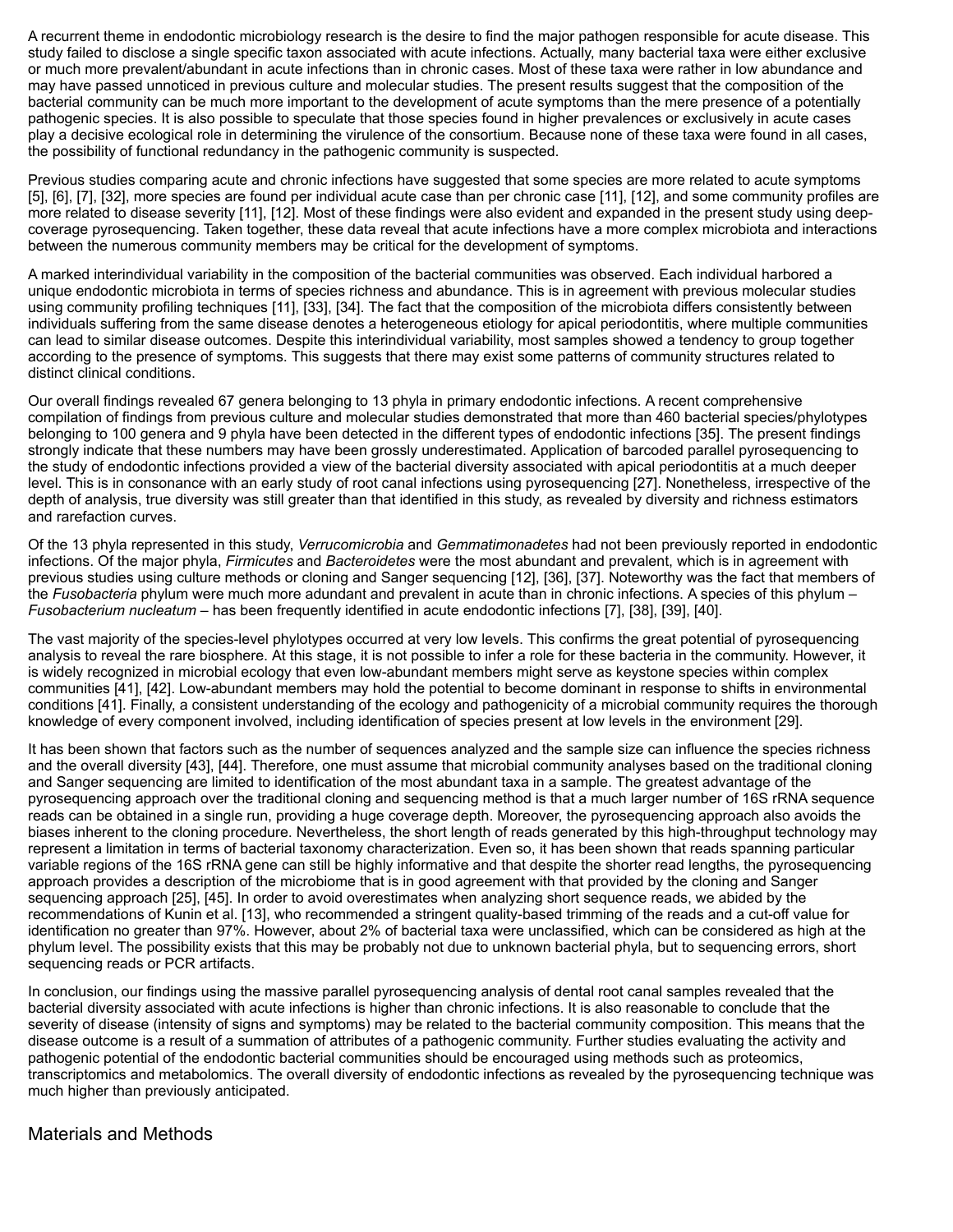#### **Case description, sample taking and DNA extraction**

The study protocol was approved by the Ethics Committee of the Estácio de Sá University, Rio de Janeiro, and written informed consent was obtained from the patients. Samples were taken from 17 patients who had been referred for root canal treatment or emergency treatment to the Department of Endodontics, Estácio de Sá University. Only single-rooted teeth from adult patients (ages ranging from 18 to 62 years), all of them having carious lesions, necrotic pulps and radiographic evidence of apical periodontitis (bone destruction around the dental root apex), were included in the study. Selected teeth showed an absence of periodontal pockets deeper than 4 mm. Eight asymptomatic cases were diagnosed as chronic apical periodontitis and nine cases were diagnosed as acute apical abscesses. Diagnosis of acute apical abscess was based on the presence of spontaneous pain, exacerbated by mastication, and localized or diffuse swelling, along with fever, lymphadenopathy, or malaise.

In cases of chronic apical periodontitis, samples were obtained from the root canals under strict aseptic conditions, which included rubber dam isolation and a two-step disinfection protocol of the operative field with 2.5% NaOCl as previously described [\[11\]](http://journals.plos.org/plosone/article?id=10.1371/journal.pone.0028088#pone.0028088-Siqueira5). Endodontic files with the handle cut off and paper points used for sampling the root canals were transferred to cryotubes containing TE buffer (10 mM Tris-HCl, 1 mM EDTA, pH 7.6) and immediately frozen at –20°C. Abscesses were sampled by aspiration of the purulent exudate from the swollen mucosa over each abscess. The overlying mucosa was disinfected with 2% chlorhexidine solution, and a sterile disposable syringe was used to aspirate pus, which was immediately injected into cryotubes containing TE buffer and frozen at −20°C. DNA was extracted from clinical samples using the QIAamp DNA Mini Kit (Qiagen, Valencia, CA) according to the manufacturer's instructions. To maximize DNA extraction from Gram-positive bacteria, a step of pre-incubation with lysozyme for 30 min was added.

#### **Pyrosequencing**

Partial 16S rRNA gene sequences were amplified from clinical samples using the barcoded-primer approach to multiplex pyrosequencing. Polymerase chain reaction (PCR) amplification of the V4 region of the 16S rRNA gene was performed using 8-bp barcoded degenerate eubacterial primers 563F and 802R [\(http://pyro.cme.msu.edu/pyro/help.jsp\)](http://pyro.cme.msu.edu/pyro/help.jsp). PCR mixtures were as described elsewhere [\[17\].](http://journals.plos.org/plosone/article?id=10.1371/journal.pone.0028088#pone.0028088-Teixeira1) Equimolar amplicon suspensions were combined and subjected to pyrosequencing using a Genome Sequencer FLX system (454 Life Sciences, Branford, CT) at the Michigan State University Genomics Technology Support Facility.

#### **Sequence processing and statistical analysis**

Raw sequences were processed through the Ribosomal Database Project (RDP) pyrosequencing pipeline [\(http://wildpigeon.cme.msu.edu/pyro/index.jsp\)](http://wildpigeon.cme.msu.edu/pyro/index.jsp). Sequences were excluded from the analysis if the read length was less than 150 bp, if the minimum average exponential quality score was lower than 20 (Average Qscore of 20 for 16S sequences) or if the primer sequences contained errors (about 13%). Qualified sequences were clustered into operational taxonomic units (OTUs) defined by a 3% distance level using complete-linkage clustering and these were assigned to phyla using the RDP-II classifier at a 50% confidence threshold [\[46\]](http://journals.plos.org/plosone/article?id=10.1371/journal.pone.0028088#pone.0028088-Wang1). The sequences obtained in this study were uploaded and are availableat the Sequence Read Archive (SRA) at URLhttp:/[/www.ebi.ac.uk/ena/data/view/ERP000669](http://www.ebi.ac.uk/ena/data/view/ERP000669). Sequences that could not be classified into a phylum at this level of confidence were excluded from subsequent phylum composition analyses.

A total of 27,457 partial 16S rRNA sequences were obtained from the clinical samples. Phylum composition was determined by taxonomic assignment performed by Classifier [\[46\]](http://journals.plos.org/plosone/article?id=10.1371/journal.pone.0028088#pone.0028088-Wang1) with default parameters via the RDP II web site. Multiple sequence alignments for each sample were performed with Infernal Aligner (with the default parameters) via RDP II web site [\[47\]](http://journals.plos.org/plosone/article?id=10.1371/journal.pone.0028088#pone.0028088-Cole1). Based on the alignment, a distance matrix was constructed by the Mothur v 1.17.3 package [\[48\]](http://journals.plos.org/plosone/article?id=10.1371/journal.pone.0028088#pone.0028088-Schloss2) with the default parameters using the Jukes-Cantor model option [\[49\].](http://journals.plos.org/plosone/article?id=10.1371/journal.pone.0028088#pone.0028088-Jukes1) These pairwise distances served as inputs for clustering the sequences into OTUs. The clusters were made at a 3% dissimilarity cut off and served as OTUs for generating predictive rarefaction models and for making calculations of the richness indices Ace and Chao1 [\[50\]](http://journals.plos.org/plosone/article?id=10.1371/journal.pone.0028088#pone.0028088-Chao1) and Shannon's diversity index [\[51\].](http://journals.plos.org/plosone/article?id=10.1371/journal.pone.0028088#pone.0028088-Shannon1) These analyses were made using Mothur v 1.17.3 package [\[48\].](http://journals.plos.org/plosone/article?id=10.1371/journal.pone.0028088#pone.0028088-Schloss2) A 3% distance-level OTU matrix was used to calculate a distance matrix with the Bray-Curtis distance. This matrix was submitted to clustering and principal coordinates analysis (PCoA) according to Kindt and Coe [\[52\].](http://journals.plos.org/plosone/article?id=10.1371/journal.pone.0028088#pone.0028088-Kindt1) The algorithm used for clustering was the complete linkage algorithm. These analyses were performed with the package vegan [\[53\]](http://journals.plos.org/plosone/article?id=10.1371/journal.pone.0028088#pone.0028088-Oksanen1) for program R [\(http://www.R-project.org/](http://www.r-project.org/)).

## Supporting Information

### **[Figure S1.](http://journals.plos.org/plosone/article/file?type=supplementary&id=info:doi/10.1371/journal.pone.0028088.s001)**

Venn diagram for overlap between observed OTUs at the genus level in acute and chronic dental root canal infections. doi:10.1371/journal.pone.0028088.s001 (TIF)

### **[Figure S2.](http://journals.plos.org/plosone/article/file?type=supplementary&id=info:doi/10.1371/journal.pone.0028088.s002)**

Rarefaction curves used to estimate richness of acute and chronic dental root canal infections. The vertical axis shows the number of OTUs at 3% and 5% divergence expected to be disclosed after sampling the number of sequences shown on the horizontal axis. doi:10.1371/journal.pone.0028088.s002 (TIF)

# Author Contributions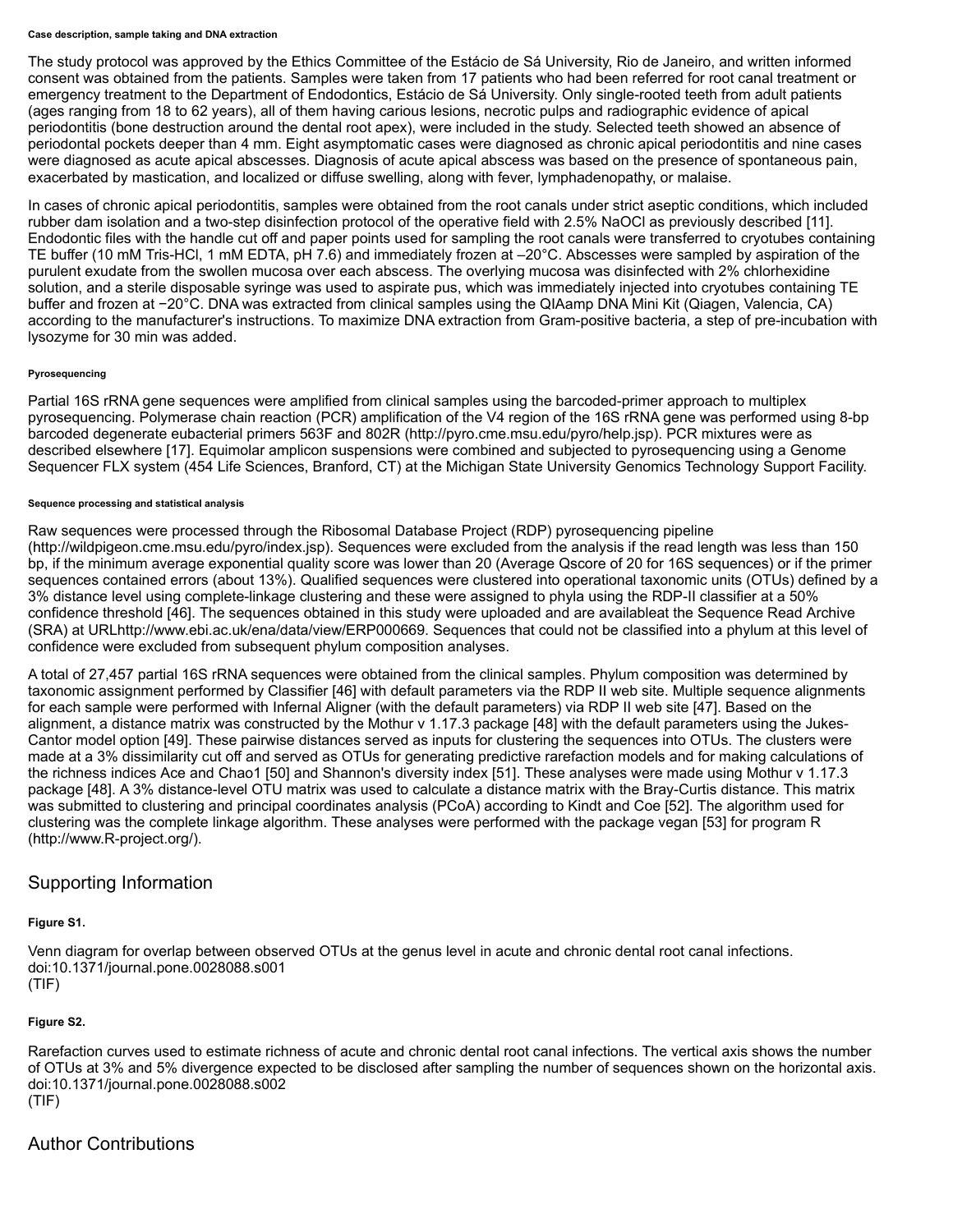Conceived and designed the experiments: ALS JFSJ INR. Performed the experiments: ALS INR. Analyzed the data: ALS JFSJ ECJ. Contributed reagents/materials/analysis tools: JFSJ INR ASR JMT. Wrote the paper: ALS JFSJ. Obtained biospecimens: INR.

### References

- **1.** Siqueira JF Jr (2011) Treatment of endodontic infections. London: Quintessence Publishing.
- [View Article](http://journals.plos.org/plosone/article?id=10.1371/journal.pone.0028088#) . [PubMed/NCBI](http://www.ncbi.nlm.nih.gov/entrez/query.fcgi?db=PubMed&cmd=Search&doptcmdl=Citation&defaultField=Title+Word&term=Caplan%5Bauthor%5D+AND+Lesions+of+endodontic+origin+and+risk+of+coronary+heart+disease.) . [Google Scholar](http://scholar.google.com/scholar_lookup?title=Lesions+of+endodontic+origin+and+risk+of+coronary+heart+disease.&author=Caplan&publication_year=2006) **2.** Caplan DJ, Chasen JB, Krall EA, Cai J, Kang S, et al. (2006) Lesions of endodontic origin and risk of coronary heart disease. J Dent Res 85: 996–1000.
- [View Article](http://journals.plos.org/plosone/article?id=10.1371/journal.pone.0028088#) · [PubMed/NCBI](http://www.ncbi.nlm.nih.gov/entrez/query.fcgi?db=PubMed&cmd=Search&doptcmdl=Citation&defaultField=Title+Word&term=Robertson%5Bauthor%5D+AND+The+microbiology+of+the+acute+dental+abscess.) · [Google Scholar](http://scholar.google.com/scholar_lookup?title=The+microbiology+of+the+acute+dental+abscess.&author=Robertson&publication_year=2009) **3.** Robertson D, Smith AJ (2009) The microbiology of the acute dental abscess. J Med Microbiol 58: 155–162.
- [View Article](http://journals.plos.org/plosone/article?id=10.1371/journal.pone.0028088#) · [PubMed/NCBI](http://www.ncbi.nlm.nih.gov/entrez/query.fcgi?db=PubMed&cmd=Search&doptcmdl=Citation&defaultField=Title+Word&term=Siqueira%5Bauthor%5D+AND+Endodontic+infections%3A+concepts%2C+paradigms%2C+and+perspectives.) · [Google Scholar](http://scholar.google.com/scholar_lookup?title=Endodontic+infections%3A+concepts%2C+paradigms%2C+and+perspectives.&author=Siqueira&publication_year=2002) **4.** Siqueira JF Jr (2002) Endodontic infections: concepts, paradigms, and perspectives. Oral Surg Oral Med Oral Pathol Oral Radiol Endod 94: 281–293.
- **5.** Sundqvist G (1976) Bacteriological studies of necrotic dental pulps [Odontological Dissertation no.7]. Umea, Sweden: University of Umea.
- [View Article](http://journals.plos.org/plosone/article?id=10.1371/journal.pone.0028088#) [PubMed/NCBI](http://www.ncbi.nlm.nih.gov/entrez/query.fcgi?db=PubMed&cmd=Search&doptcmdl=Citation&defaultField=Title+Word&term=Gomes%5Bauthor%5D+AND+Clinical+significance+of+dental+root+canal+microflora.) [Google Scholar](http://scholar.google.com/scholar_lookup?title=Clinical+significance+of+dental+root+canal+microflora.&author=Gomes&publication_year=1996) **6.** Gomes BP, Lilley JD, Drucker DB (1996) Clinical significance of dental root canal microflora. J Dent 24: 47–55.
- [View Article](http://journals.plos.org/plosone/article?id=10.1371/journal.pone.0028088#) [PubMed/NCBI](http://www.ncbi.nlm.nih.gov/entrez/query.fcgi?db=PubMed&cmd=Search&doptcmdl=Citation&defaultField=Title+Word&term=Siqueira%5Bauthor%5D+AND+The+microbiota+of+acute+apical+abscesses.) [Google Scholar](http://scholar.google.com/scholar_lookup?title=The+microbiota+of+acute+apical+abscesses.&author=Siqueira&publication_year=2009) **7.** Siqueira JF Jr, Rôças IN (2009) The microbiota of acute apical abscesses. J Dent Res 88: 61–65.
- [View Article](http://journals.plos.org/plosone/article?id=10.1371/journal.pone.0028088#) · [PubMed/NCBI](http://www.ncbi.nlm.nih.gov/entrez/query.fcgi?db=PubMed&cmd=Search&doptcmdl=Citation&defaultField=Title+Word&term=Baumgartner%5Bauthor%5D+AND+Association+of+black-pigmented+bacteria+with+endodontic+infections.) · [Google Scholar](http://scholar.google.com/scholar_lookup?title=Association+of+black-pigmented+bacteria+with+endodontic+infections.&author=Baumgartner&publication_year=1999) **8.** Baumgartner JC, Watkins BJ, Bae KS, Xia T (1999) Association of black-pigmented bacteria with endodontic infections. J Endod 25: 413–415.
- [View Article](http://journals.plos.org/plosone/article?id=10.1371/journal.pone.0028088#) · [PubMed/NCBI](http://www.ncbi.nlm.nih.gov/entrez/query.fcgi?db=PubMed&cmd=Search&doptcmdl=Citation&defaultField=Title+Word&term=Siqueira%5Bauthor%5D+AND+Checkerboard+DNA-DNA+hybridization+analysis+of+endodontic+infections.) · [Google Scholar](http://scholar.google.com/scholar_lookup?title=Checkerboard+DNA-DNA+hybridization+analysis+of+endodontic+infections.&author=Siqueira&publication_year=2000) **9.** Siqueira JF Jr, Rôças IN, Souto R, de Uzeda M, Colombo AP (2000) Checkerboard DNA-DNA hybridization analysis of endodontic infections. Oral Surg Oral Med Oral Pathol Oral Radiol Endod 89: 744–748.
- [View Article](http://journals.plos.org/plosone/article?id=10.1371/journal.pone.0028088#) [PubMed/NCBI](http://www.ncbi.nlm.nih.gov/entrez/query.fcgi?db=PubMed&cmd=Search&doptcmdl=Citation&defaultField=Title+Word&term=R%C3%B4%C3%A7as%5Bauthor%5D+AND+Root+canal+microbiota+of+teeth+with+chronic+apical+periodontitis.) [Google Scholar](http://scholar.google.com/scholar_lookup?title=Root+canal+microbiota+of+teeth+with+chronic+apical+periodontitis.&author=R%C3%B4%C3%A7as&publication_year=2008) **10.** Rôças IN, Siqueira JF Jr (2008) Root canal microbiota of teeth with chronic apical periodontitis. J Clin Microbiol 46: 3599–3606.
- [View Article](http://journals.plos.org/plosone/article?id=10.1371/journal.pone.0028088#) · [PubMed/NCBI](http://www.ncbi.nlm.nih.gov/entrez/query.fcgi?db=PubMed&cmd=Search&doptcmdl=Citation&defaultField=Title+Word&term=Siqueira%5Bauthor%5D+AND+Investigation+of+bacterial+communities+associated+with+asymptomatic+and+symptomatic+endodontic+infections+by+denaturing+gradient+gel+electrophoresis+fingerprinting+approach.) · [Google Scholar](http://scholar.google.com/scholar_lookup?title=Investigation+of+bacterial+communities+associated+with+asymptomatic+and+symptomatic+endodontic+infections+by+denaturing+gradient+gel+electrophoresis+fingerprinting+approach.&author=Siqueira&publication_year=2004) **11.** Siqueira JF Jr, Rôças IN, Rosado AS (2004) Investigation of bacterial communities associated with asymptomatic and symptomatic endodontic infections by denaturing gradient gel electrophoresis fingerprinting approach. Oral Microbiol Immunol 19: 363–370.
- [View Article](http://journals.plos.org/plosone/article?id=10.1371/journal.pone.0028088#) · [PubMed/NCBI](http://www.ncbi.nlm.nih.gov/entrez/query.fcgi?db=PubMed&cmd=Search&doptcmdl=Citation&defaultField=Title+Word&term=Sakamoto%5Bauthor%5D+AND+Molecular+analysis+of+bacteria+in+asymptomatic+and+symptomatic+endodontic+infections.) · [Google Scholar](http://scholar.google.com/scholar_lookup?title=Molecular+analysis+of+bacteria+in+asymptomatic+and+symptomatic+endodontic+infections.&author=Sakamoto&publication_year=2006) **12.** Sakamoto M, Rôças IN, Siqueira JF Jr, Benno Y (2006) Molecular analysis of bacteria in asymptomatic and symptomatic endodontic infections. Oral Microbiol Immunol 21: 112–122.
- [View Article](http://journals.plos.org/plosone/article?id=10.1371/journal.pone.0028088#) · [PubMed/NCBI](http://www.ncbi.nlm.nih.gov/entrez/query.fcgi?db=PubMed&cmd=Search&doptcmdl=Citation&defaultField=Title+Word&term=Kunin%5Bauthor%5D+AND+Wrinkles+in+the+rare+biosphere%3A+pyrosequencing+errors+can+lead+to+artificial+inflation+of+diversity+estimates.) · [Google Scholar](http://scholar.google.com/scholar_lookup?title=Wrinkles+in+the+rare+biosphere%3A+pyrosequencing+errors+can+lead+to+artificial+inflation+of+diversity+estimates.&author=Kunin&publication_year=2010) **13.** Kunin V, Engelbrektson A, Ochman H, Hugenholtz P (2010) Wrinkles in the rare biosphere: pyrosequencing errors can lead to artificial inflation of diversity estimates. Environ Microbiol 12: 118–123.
- [View Article](http://journals.plos.org/plosone/article?id=10.1371/journal.pone.0028088#) [PubMed/NCBI](http://www.ncbi.nlm.nih.gov/entrez/query.fcgi?db=PubMed&cmd=Search&doptcmdl=Citation&defaultField=Title+Word&term=Sogin%5Bauthor%5D+AND+Microbial+diversity+in+the+deep+sea+and+the+underexplored+%E2%80%9Crare+biosphere%E2%80%9D.) [Google Scholar](http://scholar.google.com/scholar_lookup?title=Microbial+diversity+in+the+deep+sea+and+the+underexplored+%E2%80%9Crare+biosphere%E2%80%9D.&author=Sogin&publication_year=2006) **14.** Sogin ML, Morrison HG, Huber JA, Mark Welch D, Huse SM, et al. (2006) Microbial diversity in the deep sea and the underexplored "rare biosphere". Proc Natl Acad Sci U S A 103: 12115–12120.
- [View Article](http://journals.plos.org/plosone/article?id=10.1371/journal.pone.0028088#) . [PubMed/NCBI](http://www.ncbi.nlm.nih.gov/entrez/query.fcgi?db=PubMed&cmd=Search&doptcmdl=Citation&defaultField=Title+Word&term=Huber%5Bauthor%5D+AND+Microbial+population+structures+in+the+deep+marine+biosphere.) . [Google Scholar](http://scholar.google.com/scholar_lookup?title=Microbial+population+structures+in+the+deep+marine+biosphere.&author=Huber&publication_year=2007) **15.** Huber JA, Mark Welch DB, Morrison HG, Huse SM, Neal PR, et al. (2007) Microbial population structures in the deep marine biosphere. Science 318: 97– 100.
- [View Article](http://journals.plos.org/plosone/article?id=10.1371/journal.pone.0028088#) [PubMed/NCBI](http://www.ncbi.nlm.nih.gov/entrez/query.fcgi?db=PubMed&cmd=Search&doptcmdl=Citation&defaultField=Title+Word&term=Roesch%5Bauthor%5D+AND+Pyrosequencing+enumerates+and+contrasts+soil+microbial+diversity.) [Google Scholar](http://scholar.google.com/scholar_lookup?title=Pyrosequencing+enumerates+and+contrasts+soil+microbial+diversity.&author=Roesch&publication_year=2007) **16.** Roesch LF, Fulthorpe RR, Riva A, Casella G, Hadwin AK, et al. (2007) Pyrosequencing enumerates and contrasts soil microbial diversity. ISME J 1: 283– 290.
- **17.** Teixeira LC, Peixoto RS, Cury JC, Sul WJ, Pellizari VH, et al. (2010) Bacterial diversity in rhizosphere soil from Antarctic vascular plants of Admiralty Bay, maritime Antarctica. ISME J 4: 989–1001.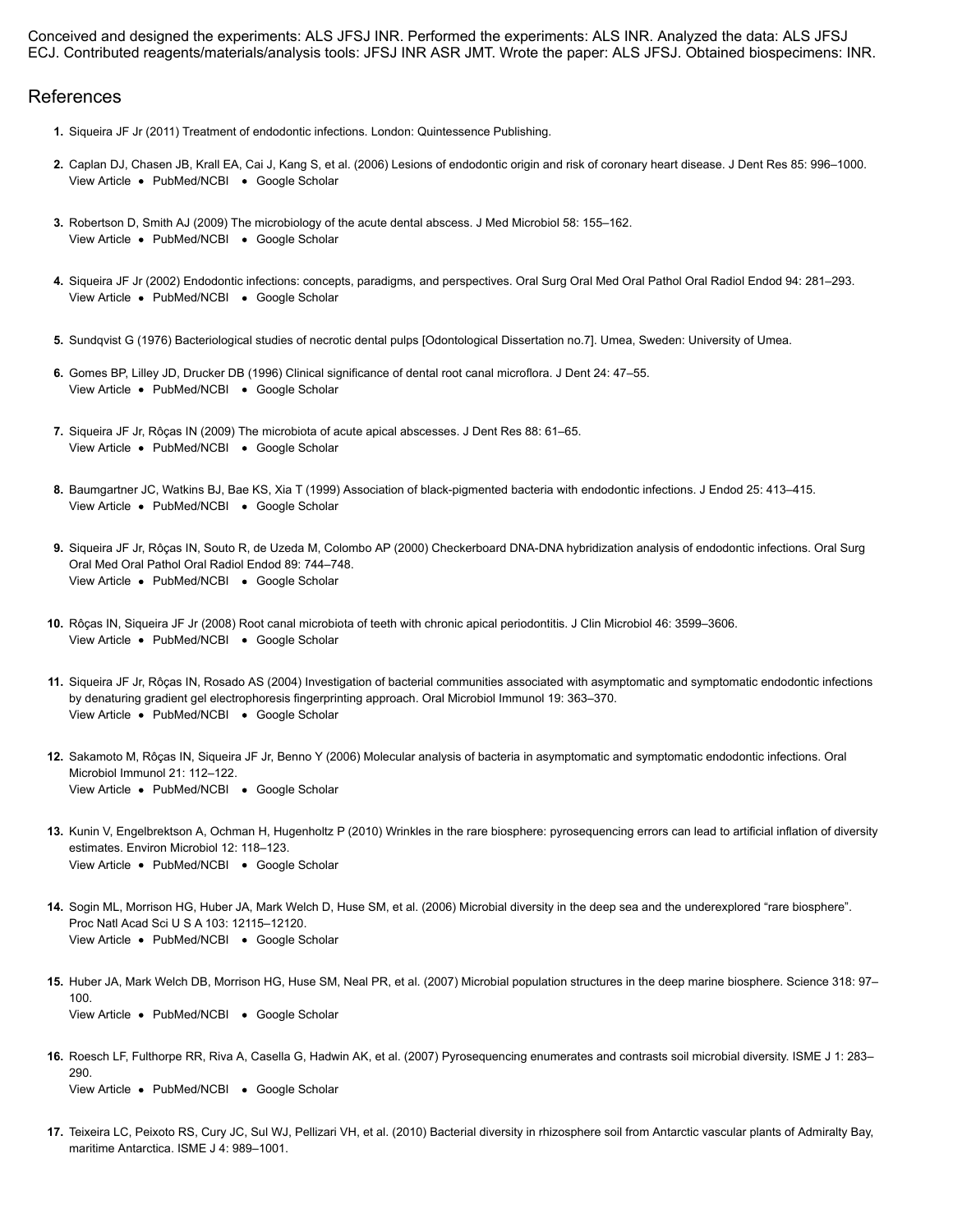[View Article](http://journals.plos.org/plosone/article?id=10.1371/journal.pone.0028088#) . [PubMed/NCBI](http://www.ncbi.nlm.nih.gov/entrez/query.fcgi?db=PubMed&cmd=Search&doptcmdl=Citation&defaultField=Title+Word&term=Teixeira%5Bauthor%5D+AND+Bacterial+diversity+in+rhizosphere+soil+from+Antarctic+vascular+plants+of+Admiralty+Bay%2C+maritime+Antarctica.) . [Google Scholar](http://scholar.google.com/scholar_lookup?title=Bacterial+diversity+in+rhizosphere+soil+from+Antarctic+vascular+plants+of+Admiralty+Bay%2C+maritime+Antarctica.&author=Teixeira&publication_year=2010)

- [View Article](http://journals.plos.org/plosone/article?id=10.1371/journal.pone.0028088#) [PubMed/NCBI](http://www.ncbi.nlm.nih.gov/entrez/query.fcgi?db=PubMed&cmd=Search&doptcmdl=Citation&defaultField=Title+Word&term=Koren%5Bauthor%5D+AND+Human+oral%2C+gut%2C+and+plaque+microbiota+in+patients+with+atherosclerosis.) [Google Scholar](http://scholar.google.com/scholar_lookup?title=Human+oral%2C+gut%2C+and+plaque+microbiota+in+patients+with+atherosclerosis.&author=Koren&publication_year=2011) **18.** Koren O, Spor A, Felin J, Fak F, Stombaugh J, et al. (2011) Human oral, gut, and plaque microbiota in patients with atherosclerosis. Proc Natl Acad Sci U S A 108(Suppl 1): 4592–4598.
- [View Article](http://journals.plos.org/plosone/article?id=10.1371/journal.pone.0028088#) · [PubMed/NCBI](http://www.ncbi.nlm.nih.gov/entrez/query.fcgi?db=PubMed&cmd=Search&doptcmdl=Citation&defaultField=Title+Word&term=Sundquist%5Bauthor%5D+AND+Bacterial+flora-typing+with+targeted%2C+chip-based+Pyrosequencing.) · [Google Scholar](http://scholar.google.com/scholar_lookup?title=Bacterial+flora-typing+with+targeted%2C+chip-based+Pyrosequencing.&author=Sundquist&publication_year=2007) **19.** Sundquist A, Bigdeli S, Jalili R, Druzin ML, Waller S, et al. (2007) Bacterial flora-typing with targeted, chip-based Pyrosequencing. BMC Microbiol 7: 108.
- [View Article](http://journals.plos.org/plosone/article?id=10.1371/journal.pone.0028088#) . [PubMed/NCBI](http://www.ncbi.nlm.nih.gov/entrez/query.fcgi?db=PubMed&cmd=Search&doptcmdl=Citation&defaultField=Title+Word&term=Wu%5Bauthor%5D+AND+Sampling+and+pyrosequencing+methods+for+characterizing+bacterial+communities+in+the+human+gut+using+16S+sequence+tags.) . [Google Scholar](http://scholar.google.com/scholar_lookup?title=Sampling+and+pyrosequencing+methods+for+characterizing+bacterial+communities+in+the+human+gut+using+16S+sequence+tags.&author=Wu&publication_year=2010) **20.** Wu GD, Lewis JD, Hoffmann C, Chen YY, Knight R, et al. (2010) Sampling and pyrosequencing methods for characterizing bacterial communities in the human gut using 16S sequence tags. BMC Microbiol 10: 206.
- [View Article](http://journals.plos.org/plosone/article?id=10.1371/journal.pone.0028088#) · [PubMed/NCBI](http://www.ncbi.nlm.nih.gov/entrez/query.fcgi?db=PubMed&cmd=Search&doptcmdl=Citation&defaultField=Title+Word&term=Dethlefsen%5Bauthor%5D+AND+The+pervasive+effects+of+an+antibiotic+on+the+human+gut+microbiota%2C+as+revealed+by+deep+16S+rRNA+sequencing.) · [Google Scholar](http://scholar.google.com/scholar_lookup?title=The+pervasive+effects+of+an+antibiotic+on+the+human+gut+microbiota%2C+as+revealed+by+deep+16S+rRNA+sequencing.&author=Dethlefsen&publication_year=2008) **21.** Dethlefsen L, Huse S, Sogin ML, Relman DA (2008) The pervasive effects of an antibiotic on the human gut microbiota, as revealed by deep 16S rRNA sequencing. PLoS Biol 6: e280.
- [View Article](http://journals.plos.org/plosone/article?id=10.1371/journal.pone.0028088#) [PubMed/NCBI](http://www.ncbi.nlm.nih.gov/entrez/query.fcgi?db=PubMed&cmd=Search&doptcmdl=Citation&defaultField=Title+Word&term=Dowd%5Bauthor%5D+AND+Survey+of+bacterial+diversity+in+chronic+wounds+using+pyrosequencing%2C+DGGE%2C+and+full+ribosome+shotgun+sequencing.) [Google Scholar](http://scholar.google.com/scholar_lookup?title=Survey+of+bacterial+diversity+in+chronic+wounds+using+pyrosequencing%2C+DGGE%2C+and+full+ribosome+shotgun+sequencing.&author=Dowd&publication_year=2008) **22.** Dowd SE, Sun Y, Secor PR, Rhoads DD, Wolcott BM, et al. (2008) Survey of bacterial diversity in chronic wounds using pyrosequencing, DGGE, and full ribosome shotgun sequencing. BMC Microbiol 8: 43.
- [View Article](http://journals.plos.org/plosone/article?id=10.1371/journal.pone.0028088#) · [PubMed/NCBI](http://www.ncbi.nlm.nih.gov/entrez/query.fcgi?db=PubMed&cmd=Search&doptcmdl=Citation&defaultField=Title+Word&term=Lazarevic%5Bauthor%5D+AND+Study+of+inter-+and+intra-individual+variations+in+the+salivary+microbiota.) · [Google Scholar](http://scholar.google.com/scholar_lookup?title=Study+of+inter-+and+intra-individual+variations+in+the+salivary+microbiota.&author=Lazarevic&publication_year=2010) **23.** Lazarevic V, Whiteson K, Hernandez D, Francois P, Schrenzel J (2010) Study of inter- and intra-individual variations in the salivary microbiota. BMC Genomics 11: 523.
- [View Article](http://journals.plos.org/plosone/article?id=10.1371/journal.pone.0028088#) · [PubMed/NCBI](http://www.ncbi.nlm.nih.gov/entrez/query.fcgi?db=PubMed&cmd=Search&doptcmdl=Citation&defaultField=Title+Word&term=Zaura%5Bauthor%5D+AND+Defining+the+healthy+%E2%80%9Ccore+microbiome%E2%80%9D+of+oral+microbial+communities.) · [Google Scholar](http://scholar.google.com/scholar_lookup?title=Defining+the+healthy+%E2%80%9Ccore+microbiome%E2%80%9D+of+oral+microbial+communities.&author=Zaura&publication_year=2009) **24.** Zaura E, Keijser BJ, Huse SM, Crielaard W (2009) Defining the healthy "core microbiome" of oral microbial communities. BMC Microbiol 9: 259.
- [View Article](http://journals.plos.org/plosone/article?id=10.1371/journal.pone.0028088#) . [PubMed/NCBI](http://www.ncbi.nlm.nih.gov/entrez/query.fcgi?db=PubMed&cmd=Search&doptcmdl=Citation&defaultField=Title+Word&term=Nasidze%5Bauthor%5D+AND+Comparative+analysis+of+human+saliva+microbiome+diversity+by+barcoded+pyrosequencing+and+cloning+approaches.) . [Google Scholar](http://scholar.google.com/scholar_lookup?title=Comparative+analysis+of+human+saliva+microbiome+diversity+by+barcoded+pyrosequencing+and+cloning+approaches.&author=Nasidze&publication_year=2009) **25.** Nasidze I, Quinque D, Li J, Li M, Tang K, et al. (2009) Comparative analysis of human saliva microbiome diversity by barcoded pyrosequencing and cloning approaches. Anal Biochem 391: 64–68.
- [View Article](http://journals.plos.org/plosone/article?id=10.1371/journal.pone.0028088#) . [PubMed/NCBI](http://www.ncbi.nlm.nih.gov/entrez/query.fcgi?db=PubMed&cmd=Search&doptcmdl=Citation&defaultField=Title+Word&term=Keijser%5Bauthor%5D+AND+Pyrosequencing+analysis+of+the+oral+microflora+of+healthy+adults.) . [Google Scholar](http://scholar.google.com/scholar_lookup?title=Pyrosequencing+analysis+of+the+oral+microflora+of+healthy+adults.&author=Keijser&publication_year=2008) **26.** Keijser BJ, Zaura E, Huse SM, van der Vossen JM, Schuren FH, et al. (2008) Pyrosequencing analysis of the oral microflora of healthy adults. J Dent Res 87: 1016–1020.
- [View Article](http://journals.plos.org/plosone/article?id=10.1371/journal.pone.0028088#) . [PubMed/NCBI](http://www.ncbi.nlm.nih.gov/entrez/query.fcgi?db=PubMed&cmd=Search&doptcmdl=Citation&defaultField=Title+Word&term=Li%5Bauthor%5D+AND+Analyzing+endodontic+infections+by+deep+coverage+pyrosequencing.) . [Google Scholar](http://scholar.google.com/scholar_lookup?title=Analyzing+endodontic+infections+by+deep+coverage+pyrosequencing.&author=Li&publication_year=2010) **27.** Li L, Hsiao WW, Nandakumar R, Barbuto SM, Mongodin EF, et al. (2010) Analyzing endodontic infections by deep coverage pyrosequencing. J Dent Res 89: 980–984.
- [View Article](http://journals.plos.org/plosone/article?id=10.1371/journal.pone.0028088#) [PubMed/NCBI](http://www.ncbi.nlm.nih.gov/entrez/query.fcgi?db=PubMed&cmd=Search&doptcmdl=Citation&defaultField=Title+Word&term=Siqueira%5Bauthor%5D+AND+Pyrosequencing+analysis+of+the+apical+root+canal+microbiota.) [Google Scholar](http://scholar.google.com/scholar_lookup?title=Pyrosequencing+analysis+of+the+apical+root+canal+microbiota.&author=Siqueira&publication_year=2011) **28.** Siqueira JF Jr, Alves FR, Rôças IN (2011) Pyrosequencing analysis of the apical root canal microbiota. J Endod 37: 1499–1503.
- [View Article](http://journals.plos.org/plosone/article?id=10.1371/journal.pone.0028088#) . [PubMed/NCBI](http://www.ncbi.nlm.nih.gov/entrez/query.fcgi?db=PubMed&cmd=Search&doptcmdl=Citation&defaultField=Title+Word&term=Siqueira%5Bauthor%5D+AND+Community+as+the+unit+of+pathogenicity%3A+an+emerging+concept+as+to+the+microbial+pathogenesis+of+apical+periodontitis.) . [Google Scholar](http://scholar.google.com/scholar_lookup?title=Community+as+the+unit+of+pathogenicity%3A+an+emerging+concept+as+to+the+microbial+pathogenesis+of+apical+periodontitis.&author=Siqueira&publication_year=2009) **29.** Siqueira JF Jr, Rôças IN (2009) Community as the unit of pathogenicity: an emerging concept as to the microbial pathogenesis of apical periodontitis. Oral Surg Oral Med Oral Pathol Oral Radiol Endod 107: 870–878.
- [View Article](http://journals.plos.org/plosone/article?id=10.1371/journal.pone.0028088#) [PubMed/NCBI](http://www.ncbi.nlm.nih.gov/entrez/query.fcgi?db=PubMed&cmd=Search&doptcmdl=Citation&defaultField=Title+Word&term=Kuramitsu%5Bauthor%5D+AND+Interspecies+interactions+within+oral+microbial+communities.) [Google Scholar](http://scholar.google.com/scholar_lookup?title=Interspecies+interactions+within+oral+microbial+communities.&author=Kuramitsu&publication_year=2007) **30.** Kuramitsu HK, He X, Lux R, Anderson MH, Shi W (2007) Interspecies interactions within oral microbial communities. Microbiol Mol Biol Rev 71: 653–670.
- **31.** Costerton JW (2007) The biofilm primer. Berlin, Heidelberg: Springer-Verlag.
- [View Article](http://journals.plos.org/plosone/article?id=10.1371/journal.pone.0028088#) · [PubMed/NCBI](http://www.ncbi.nlm.nih.gov/entrez/query.fcgi?db=PubMed&cmd=Search&doptcmdl=Citation&defaultField=Title+Word&term=Haapasalo%5Bauthor%5D+AND+Black-pigmented+Bacteroides+spp.+in+human+apical+periodontitis.) · [Google Scholar](http://scholar.google.com/scholar_lookup?title=Black-pigmented+Bacteroides+spp.+in+human+apical+periodontitis.&author=Haapasalo&publication_year=1986) **32.** Haapasalo M, Ranta H, Ranta K, Shah H (1986) Black-pigmented *Bacteroides* spp. in human apical periodontitis. Infect Immun 53: 149–153.
- [View Article](http://journals.plos.org/plosone/article?id=10.1371/journal.pone.0028088#) · [PubMed/NCBI](http://www.ncbi.nlm.nih.gov/entrez/query.fcgi?db=PubMed&cmd=Search&doptcmdl=Citation&defaultField=Title+Word&term=Siqueira%5Bauthor%5D+AND+Profiling+of+root+canal+bacterial+communities+associated+with+chronic+apical+periodontitis+from+Brazilian+and+Norwegian+subjects.) · [Google Scholar](http://scholar.google.com/scholar_lookup?title=Profiling+of+root+canal+bacterial+communities+associated+with+chronic+apical+periodontitis+from+Brazilian+and+Norwegian+subjects.&author=Siqueira&publication_year=2008) **33.** Siqueira JF Jr, Rôças IN, Debelian GJ, Carmo FL, Paiva SS, et al. (2008) Profiling of root canal bacterial communities associated with chronic apical periodontitis from Brazilian and Norwegian subjects. J Endod 34: 1457–1461.
- **34.** Machado de Oliveira JC, Siqueira JF Jr, Rôças IN, Baumgartner JC, Xia T, et al. (2007) Bacterial community profiles of endodontic abscesses from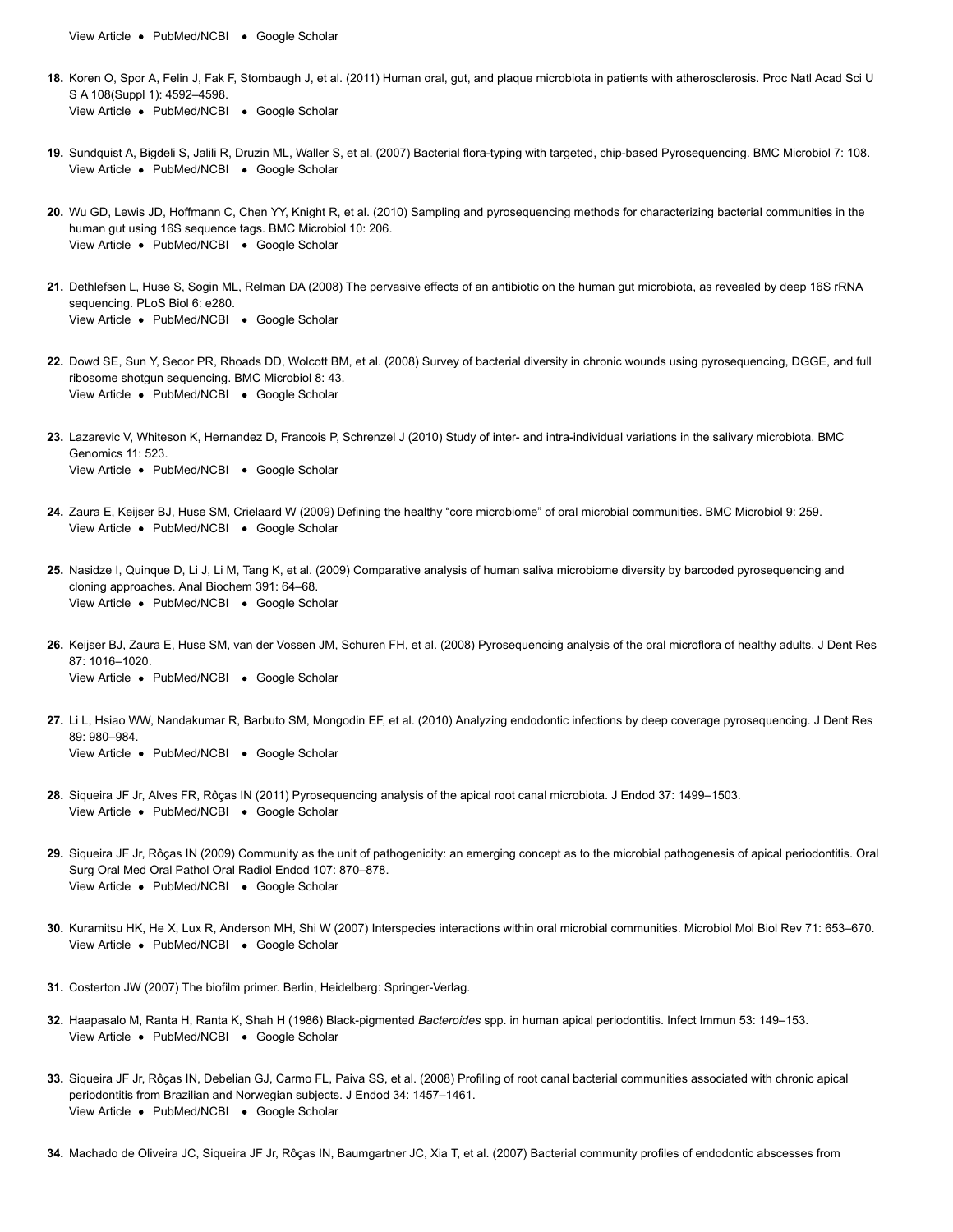[View Article](http://journals.plos.org/plosone/article?id=10.1371/journal.pone.0028088#) . [PubMed/NCBI](http://www.ncbi.nlm.nih.gov/entrez/query.fcgi?db=PubMed&cmd=Search&doptcmdl=Citation&defaultField=Title+Word&term=Machado+de+Oliveira%5Bauthor%5D+AND+Bacterial+community+profiles+of+endodontic+abscesses+from+Brazilian+and+USA+subjects+as+compared+by+denaturing+gradient+gel+electrophoresis+analysis.) . [Google Scholar](http://scholar.google.com/scholar_lookup?title=Bacterial+community+profiles+of+endodontic+abscesses+from+Brazilian+and+USA+subjects+as+compared+by+denaturing+gradient+gel+electrophoresis+analysis.&author=Machado+de+Oliveira&publication_year=2007) Brazilian and USA subjects as compared by denaturing gradient gel electrophoresis analysis. Oral Microbiol Immunol 22: 14–18.

- [View Article](http://journals.plos.org/plosone/article?id=10.1371/journal.pone.0028088#) · [PubMed/NCBI](http://www.ncbi.nlm.nih.gov/entrez/query.fcgi?db=PubMed&cmd=Search&doptcmdl=Citation&defaultField=Title+Word&term=Siqueira%5Bauthor%5D+AND+Diversity+of+endodontic+microbiota+revisited.) · [Google Scholar](http://scholar.google.com/scholar_lookup?title=Diversity+of+endodontic+microbiota+revisited.&author=Siqueira&publication_year=2009) **35.** Siqueira JF Jr, Rôças IN (2009) Diversity of endodontic microbiota revisited. J Dent Res 88: 969–981.
- [View Article](http://journals.plos.org/plosone/article?id=10.1371/journal.pone.0028088#) · [PubMed/NCBI](http://www.ncbi.nlm.nih.gov/entrez/query.fcgi?db=PubMed&cmd=Search&doptcmdl=Citation&defaultField=Title+Word&term=Sundqvist%5Bauthor%5D+AND+Associations+between+microbial+species+in+dental+root+canal+infections.) · [Google Scholar](http://scholar.google.com/scholar_lookup?title=Associations+between+microbial+species+in+dental+root+canal+infections.&author=Sundqvist&publication_year=1992) **36.** Sundqvist G (1992) Associations between microbial species in dental root canal infections. Oral Microbiol Immunol 7: 257–262.
- [View Article](http://journals.plos.org/plosone/article?id=10.1371/journal.pone.0028088#) · [PubMed/NCBI](http://www.ncbi.nlm.nih.gov/entrez/query.fcgi?db=PubMed&cmd=Search&doptcmdl=Citation&defaultField=Title+Word&term=Munson%5Bauthor%5D+AND+Molecular+and+cultural+analysis+of+the+microflora+associated+with+endodontic+infections.) · [Google Scholar](http://scholar.google.com/scholar_lookup?title=Molecular+and+cultural+analysis+of+the+microflora+associated+with+endodontic+infections.&author=Munson&publication_year=2002) **37.** Munson MA, Pitt-Ford T, Chong B, Weightman A, Wade WG (2002) Molecular and cultural analysis of the microflora associated with endodontic infections. J Dent Res 81: 761–766.
- [View Article](http://journals.plos.org/plosone/article?id=10.1371/journal.pone.0028088#) . [PubMed/NCBI](http://www.ncbi.nlm.nih.gov/entrez/query.fcgi?db=PubMed&cmd=Search&doptcmdl=Citation&defaultField=Title+Word&term=Chavez+de+Paz%5Bauthor%5D+AND+Fusobacterium+nucleatum+in+endodontic+flare-ups.) . [Google Scholar](http://scholar.google.com/scholar_lookup?title=Fusobacterium+nucleatum+in+endodontic+flare-ups.&author=Chavez+de+Paz&publication_year=2002) **38.** Chavez de Paz LE (2002) *Fusobacterium nucleatum* in endodontic flare-ups. Oral Surg Oral Med Oral Pathol Oral Radiol Endod 93: 179–183.
- [View Article](http://journals.plos.org/plosone/article?id=10.1371/journal.pone.0028088#) . [PubMed/NCBI](http://www.ncbi.nlm.nih.gov/entrez/query.fcgi?db=PubMed&cmd=Search&doptcmdl=Citation&defaultField=Title+Word&term=Williams%5Bauthor%5D+AND+Bacteriology+of+dental+abscesses+of+endodontic+origin.) . [Google Scholar](http://scholar.google.com/scholar_lookup?title=Bacteriology+of+dental+abscesses+of+endodontic+origin.&author=Williams&publication_year=1983) **39.** Williams BL, McCann GF, Schoenknecht FD (1983) Bacteriology of dental abscesses of endodontic origin. J Clin Microbiol 18: 770–774.
- [View Article](http://journals.plos.org/plosone/article?id=10.1371/journal.pone.0028088#) · [PubMed/NCBI](http://www.ncbi.nlm.nih.gov/entrez/query.fcgi?db=PubMed&cmd=Search&doptcmdl=Citation&defaultField=Title+Word&term=Sundqvist%5Bauthor%5D+AND+Prevalence+of+black-pigmented+bacteroides+species+in+root+canal+infections.) · [Google Scholar](http://scholar.google.com/scholar_lookup?title=Prevalence+of+black-pigmented+bacteroides+species+in+root+canal+infections.&author=Sundqvist&publication_year=1989) **40.** Sundqvist G, Johansson E, Sjogren U (1989) Prevalence of black-pigmented bacteroides species in root canal infections. J Endod 15: 13–19.
- [View Article](http://journals.plos.org/plosone/article?id=10.1371/journal.pone.0028088#) · [PubMed/NCBI](http://www.ncbi.nlm.nih.gov/entrez/query.fcgi?db=PubMed&cmd=Search&doptcmdl=Citation&defaultField=Title+Word&term=Sogin%5Bauthor%5D+AND+Microbial+diversity+in+the+deep+sea+and+the+underexplored+%E2%80%9Crare+biosphere%E2%80%9D.) · [Google Scholar](http://scholar.google.com/scholar_lookup?title=Microbial+diversity+in+the+deep+sea+and+the+underexplored+%E2%80%9Crare+biosphere%E2%80%9D.&author=Sogin&publication_year=2006) **41.** Sogin ML, Morrison HG, Huber JA, Welch DM, Huse SM, et al. (2006) Microbial diversity in the deep sea and the underexplored "rare biosphere". Proc Natl Acad Sci U S A 103: 12115–12120.
- [View Article](http://journals.plos.org/plosone/article?id=10.1371/journal.pone.0028088#) [PubMed/NCBI](http://www.ncbi.nlm.nih.gov/entrez/query.fcgi?db=PubMed&cmd=Search&doptcmdl=Citation&defaultField=Title+Word&term=Huse%5Bauthor%5D+AND+Exploring+microbial+diversity+and+taxonomy+using+SSU+rRNA+hypervariable+tag+sequencing.) [Google Scholar](http://scholar.google.com/scholar_lookup?title=Exploring+microbial+diversity+and+taxonomy+using+SSU+rRNA+hypervariable+tag+sequencing.&author=Huse&publication_year=2008) **42.** Huse SM, Dethlefsen L, Huber JA, Welch DM, Relman DA, et al. (2008) Exploring microbial diversity and taxonomy using SSU rRNA hypervariable tag sequencing. PLoS Genet 4: e1000255.
- [View Article](http://journals.plos.org/plosone/article?id=10.1371/journal.pone.0028088#) [PubMed/NCBI](http://www.ncbi.nlm.nih.gov/entrez/query.fcgi?db=PubMed&cmd=Search&doptcmdl=Citation&defaultField=Title+Word&term=Schloss%5Bauthor%5D+AND+Introducing+DOTUR%2C+a+computer+program+for+defining+operational+taxonomic+units+and+estimating+species+richness.) [Google Scholar](http://scholar.google.com/scholar_lookup?title=Introducing+DOTUR%2C+a+computer+program+for+defining+operational+taxonomic+units+and+estimating+species+richness.&author=Schloss&publication_year=2005) **43.** Schloss PD, Handelsman J (2005) Introducing DOTUR, a computer program for defining operational taxonomic units and estimating species richness. Appl Environ Microbiol 71: 1501–1506.
- [View Article](http://journals.plos.org/plosone/article?id=10.1371/journal.pone.0028088#) . [PubMed/NCBI](http://www.ncbi.nlm.nih.gov/entrez/query.fcgi?db=PubMed&cmd=Search&doptcmdl=Citation&defaultField=Title+Word&term=Rajilic-Stojanovic%5Bauthor%5D+AND+Diversity+of+the+human+gastrointestinal+tract+microbiota+revisited.) . [Google Scholar](http://scholar.google.com/scholar_lookup?title=Diversity+of+the+human+gastrointestinal+tract+microbiota+revisited.&author=Rajilic-Stojanovic&publication_year=2007) **44.** Rajilic-Stojanovic M, Smidt H, de Vos WM (2007) Diversity of the human gastrointestinal tract microbiota revisited. Environ Microbiol 9: 2125–2136.
- [View Article](http://journals.plos.org/plosone/article?id=10.1371/journal.pone.0028088#) · [PubMed/NCBI](http://www.ncbi.nlm.nih.gov/entrez/query.fcgi?db=PubMed&cmd=Search&doptcmdl=Citation&defaultField=Title+Word&term=Huse%5Bauthor%5D+AND+Exploring+microbial+diversity+and+taxonomy+using+SSU+rRNA+hypervariable+tag+sequencing.) · [Google Scholar](http://scholar.google.com/scholar_lookup?title=Exploring+microbial+diversity+and+taxonomy+using+SSU+rRNA+hypervariable+tag+sequencing.&author=Huse&publication_year=2008) **45.** Huse SM, Dethlefsen L, Huber JA, Mark Welch D, Relman DA, et al. (2008) Exploring microbial diversity and taxonomy using SSU rRNA hypervariable tag sequencing. PLoS Genet 4: e1000255.
- [View Article](http://journals.plos.org/plosone/article?id=10.1371/journal.pone.0028088#) [PubMed/NCBI](http://www.ncbi.nlm.nih.gov/entrez/query.fcgi?db=PubMed&cmd=Search&doptcmdl=Citation&defaultField=Title+Word&term=Wang%5Bauthor%5D+AND+Naive+Bayesian+classifier+for+rapid+assignment+of+rRNA+sequences+into+the+new+bacterial+taxonomy.) [Google Scholar](http://scholar.google.com/scholar_lookup?title=Naive+Bayesian+classifier+for+rapid+assignment+of+rRNA+sequences+into+the+new+bacterial+taxonomy.&author=Wang&publication_year=2007) **46.** Wang Q, Garrity GM, Tiedje JM, Cole JR (2007) Naive Bayesian classifier for rapid assignment of rRNA sequences into the new bacterial taxonomy. Appl Environ Microbiol 73: 5261–5267.
- [View Article](http://journals.plos.org/plosone/article?id=10.1371/journal.pone.0028088#) · [PubMed/NCBI](http://www.ncbi.nlm.nih.gov/entrez/query.fcgi?db=PubMed&cmd=Search&doptcmdl=Citation&defaultField=Title+Word&term=Cole%5Bauthor%5D+AND+The+Ribosomal+Database+Project%3A+improved+alignments+and+new+tools+for+rRNA+analysis.) · [Google Scholar](http://scholar.google.com/scholar_lookup?title=The+Ribosomal+Database+Project%3A+improved+alignments+and+new+tools+for+rRNA+analysis.&author=Cole&publication_year=2009) **47.** Cole JR, Wang Q, Cardenas E, Fish J, Chai B, et al. (2009) The Ribosomal Database Project: improved alignments and new tools for rRNA analysis. Nucleic Acids Res 37: D141–145.
- [View Article](http://journals.plos.org/plosone/article?id=10.1371/journal.pone.0028088#) · [PubMed/NCBI](http://www.ncbi.nlm.nih.gov/entrez/query.fcgi?db=PubMed&cmd=Search&doptcmdl=Citation&defaultField=Title+Word&term=Schloss%5Bauthor%5D+AND+Introducing+mothur%3A+open-source%2C+platform-independent%2C+community-supported+software+for+describing+and+comparing+microbial+communities.) · [Google Scholar](http://scholar.google.com/scholar_lookup?title=Introducing+mothur%3A+open-source%2C+platform-independent%2C+community-supported+software+for+describing+and+comparing+microbial+communities.&author=Schloss&publication_year=2009) **48.** Schloss PD, Westcott SL, Ryabin T, Hall JR, Hartmann M, et al. (2009) Introducing mothur: open-source, platform-independent, community-supported software for describing and comparing microbial communities. Appl Environ Microbiol 75: 7537–7541.
- **49.** Jukes TH, Cantor CR (1969) Evolution of protein molecules. In: Unro HNM, editor. Mammalian protein metabolism. New York: Academic Press. pp. 21– 132.
- [View Article](http://journals.plos.org/plosone/article?id=10.1371/journal.pone.0028088#) . [PubMed/NCBI](http://www.ncbi.nlm.nih.gov/entrez/query.fcgi?db=PubMed&cmd=Search&doptcmdl=Citation&defaultField=Title+Word&term=Chao%5Bauthor%5D+AND+Estimating+the+number+of+species+in+a+stochastic+abundance+model.) . [Google Scholar](http://scholar.google.com/scholar_lookup?title=Estimating+the+number+of+species+in+a+stochastic+abundance+model.&author=Chao&publication_year=2002) **50.** Chao A, Bunge J (2002) Estimating the number of species in a stochastic abundance model. Biometrics 58: 531–539.
- **51.** Shannon CE, Weaver W (1949) The mathematical theory of communications. Urbana: University of Illinois Press.